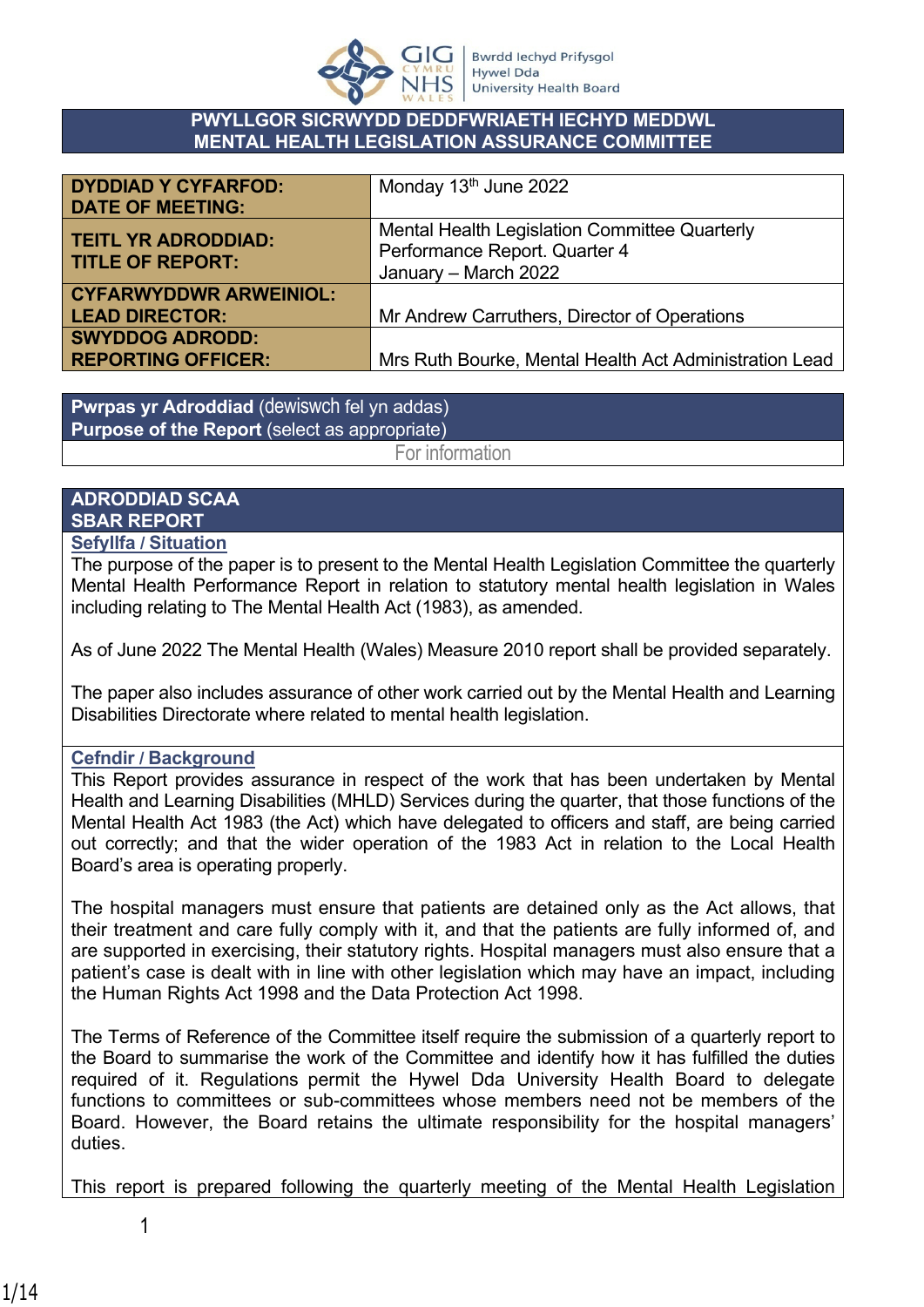Scrutiny Group. The purpose of this Group is to allow senior managers and clinicians from Hywel Dda University Health Board, its partner agencies and other stakeholders to scrutinise the University Health Board's (UHB) performance, to highlight areas of good practice, and any areas of concern that must be brought to the Committee's attention.

#### **Asesiad / Assessment**

#### **Summary**

The report outlines how the Mental Legislation Committee has complied with the duties through the Terms of Reference and also identifies key actions to address developments.

#### **The Mental Health Act, 1983**

Any exceptions highlighted in the Mental Health Act activity report are intended to raise the Committee's awareness of matters relating to the functions of the hospital managers and give assurance that the care and treatment of patients detained within Hywel Dda University Health Board and those subject to a community treatment order is only as the Act allows. Rates of detention under different sections of the Act typically fluctuate between each quarter therefore only significant points are highlighted.

The use of the Act during Quarter 4, 2021/22 was lower than average with a number of sections having the lowest quarterly use seen for many years. Reasons for this remain unclear however given the fact that earlier quarters within this current year had very high use it may be premature to refer to an established trend. Numbers will fluctuate sometimes quite dramatically between quarter to quarter.

The data below illustrates the use of the Mental Health Act during Quarter 4 of 2021/22.

Use of the different sections shown in the table below are shown in comparison to average numbers based over the previous 3 years.

| <b>Section</b><br>of MHA | Average<br><b>use</b><br>per Qtr | Qtr <sub>3</sub><br>activity | <b>Notes</b>                                                                                                                                                                                                                                                                                                      |
|--------------------------|----------------------------------|------------------------------|-------------------------------------------------------------------------------------------------------------------------------------------------------------------------------------------------------------------------------------------------------------------------------------------------------------------|
| $\overline{2}$           | 64                               | 54                           | A low use of section 2 during this quarter upon<br>further investigation this was found to be the<br>lowest quarterly use of section 2 in almost 10<br>years. It follows a low quarterly use in the<br>previous quarter. Whether there are any<br>contributory factors to cause this trend may need<br>exploring. |
| 3                        | 34                               | 23                           | As above $-$ same pattern with the lowest<br>quarterly use in 10 years.                                                                                                                                                                                                                                           |
| 4                        | 3                                | 3                            | Use of this section of the Act is always minimal<br>and this quarters' use is consistent.                                                                                                                                                                                                                         |
| 5(4)                     | 3                                | 0                            | Use of this section of the Act is relatively rare<br>however will fluctuate in use between zero to as<br>many as 7.                                                                                                                                                                                               |
| 5(2)                     | 22                               | 14                           | A very low use of section 5(2) during this quarter<br>and once again the lowest quarterly use in at<br>least the last 5 years.                                                                                                                                                                                    |
| 17A<br>(CTO)             | 8                                |                              | As above very low use during this quarter.                                                                                                                                                                                                                                                                        |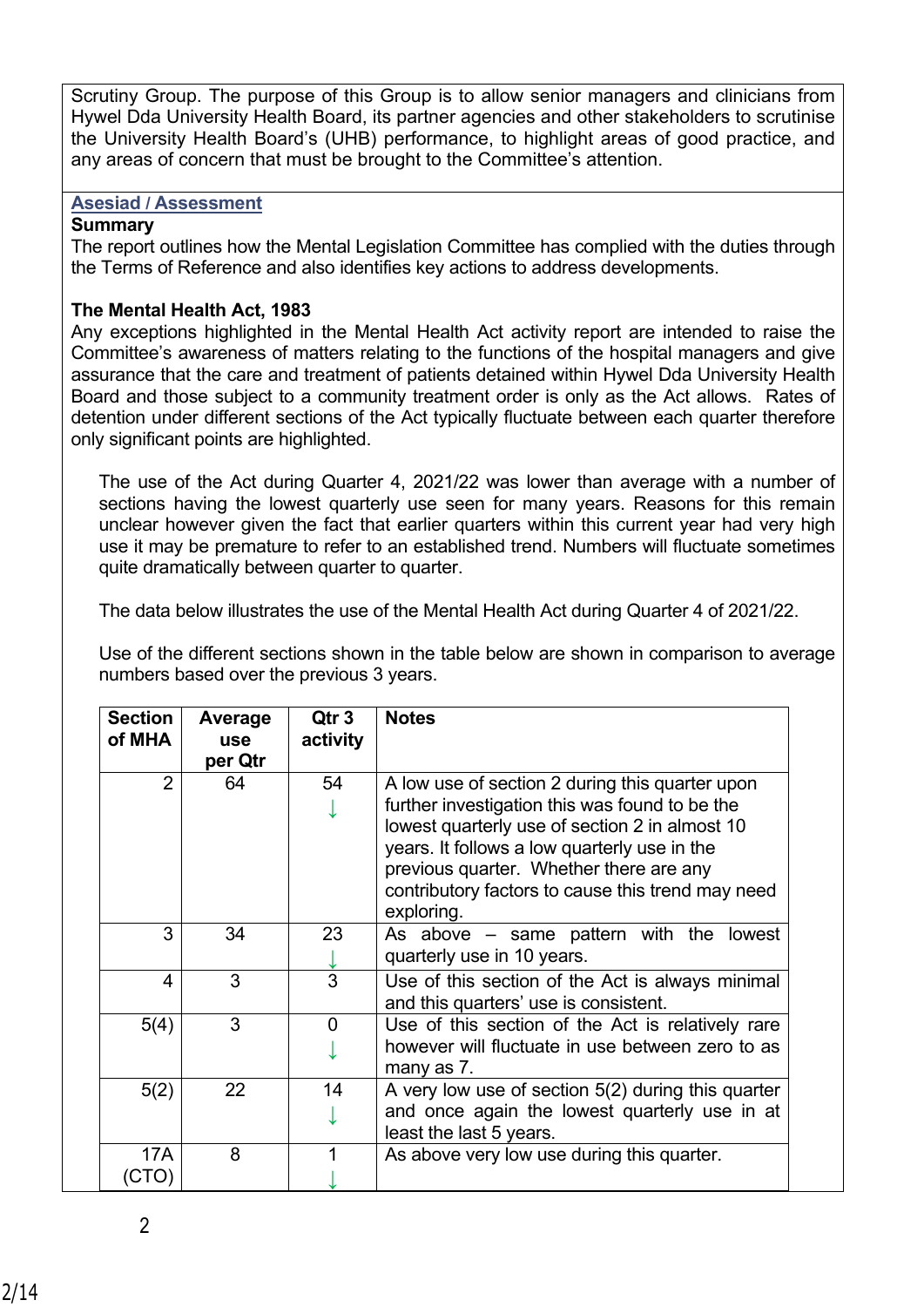| 135      | 1.5 |    | Numbers remain small and relatively consistent                                                                |  |
|----------|-----|----|---------------------------------------------------------------------------------------------------------------|--|
| 136      | 59  | 36 | A very low use in Section 136's. A lot of                                                                     |  |
|          |     |    | communication and joint working between police<br>and health services may have contributed to low<br>numbers. |  |
| Part III | 2   |    | Nothing of note                                                                                               |  |

#### **Detentions under S.2 and 3**

Section  $2<sup>1</sup>$  and Section  $3<sup>2</sup>$  are the most commonly used sections of the Act in the detention for assessment and treatment of individuals suffering from a mental disorder. Below is a graph to demonstrate their use of the previous 8 quarter periods.



<sup>&</sup>lt;sup>1</sup> Section 2 of the Act allows for a period of detention in hospital for up to 28 days for assessment and treatment.

<sup>e</sup>months for treatment and may be renewed.

3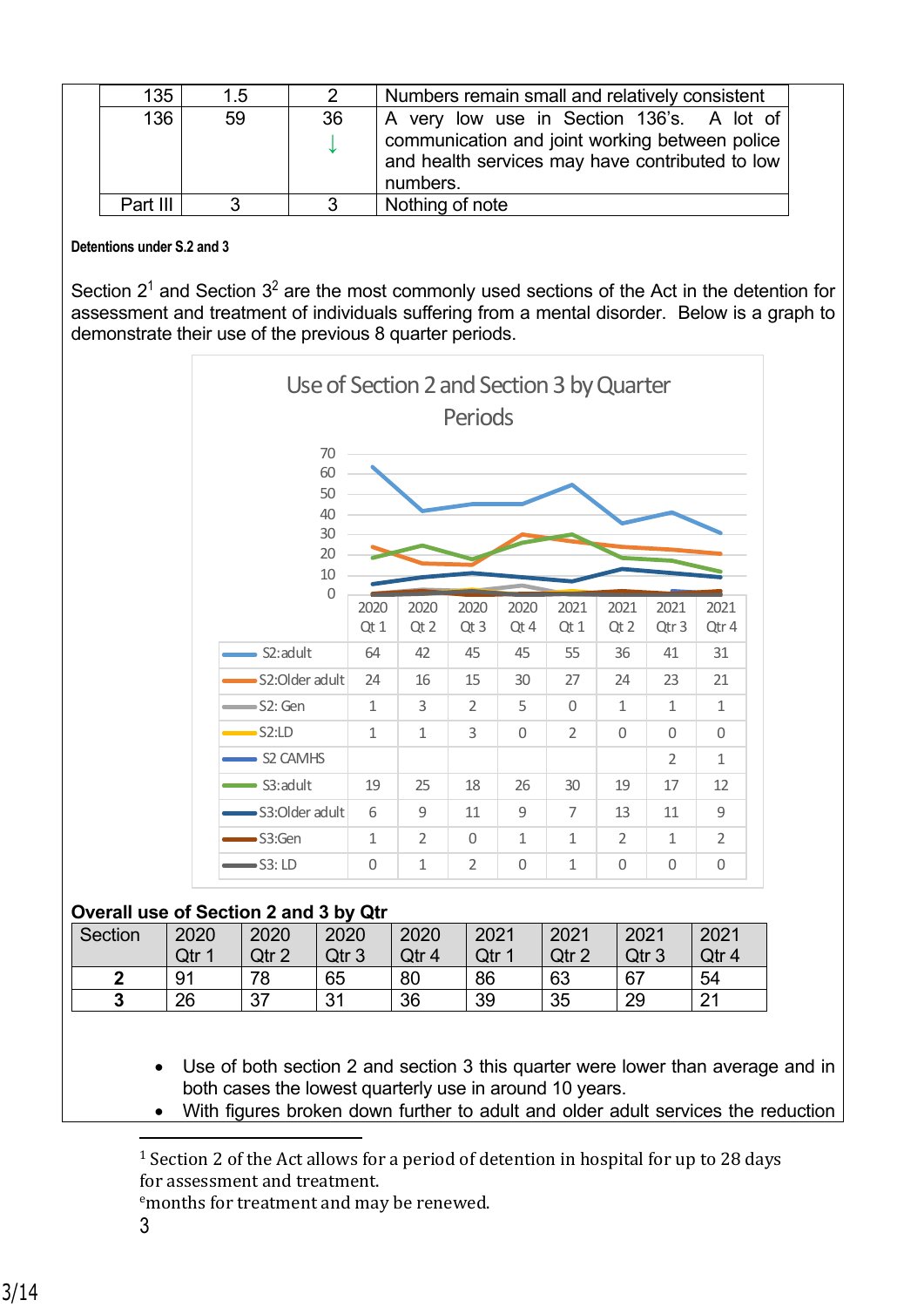

The scrutiny group are tasked with focussing on what is happening to people prior to their admission under section 2, the level of activity, service input and if could have avoided any detentions. This piece of work continues with every admission to hospital being analysed.

Section  $4<sup>3</sup>$  is an emergency admission which is based upon one medical recommendation and application by AMHP. It allows for a second medical recommendation to be obtained within 72

<sup>&</sup>lt;sup>3</sup> Section 4 of the Act allows for an emergency admission for assessment lasting up to 72 hours.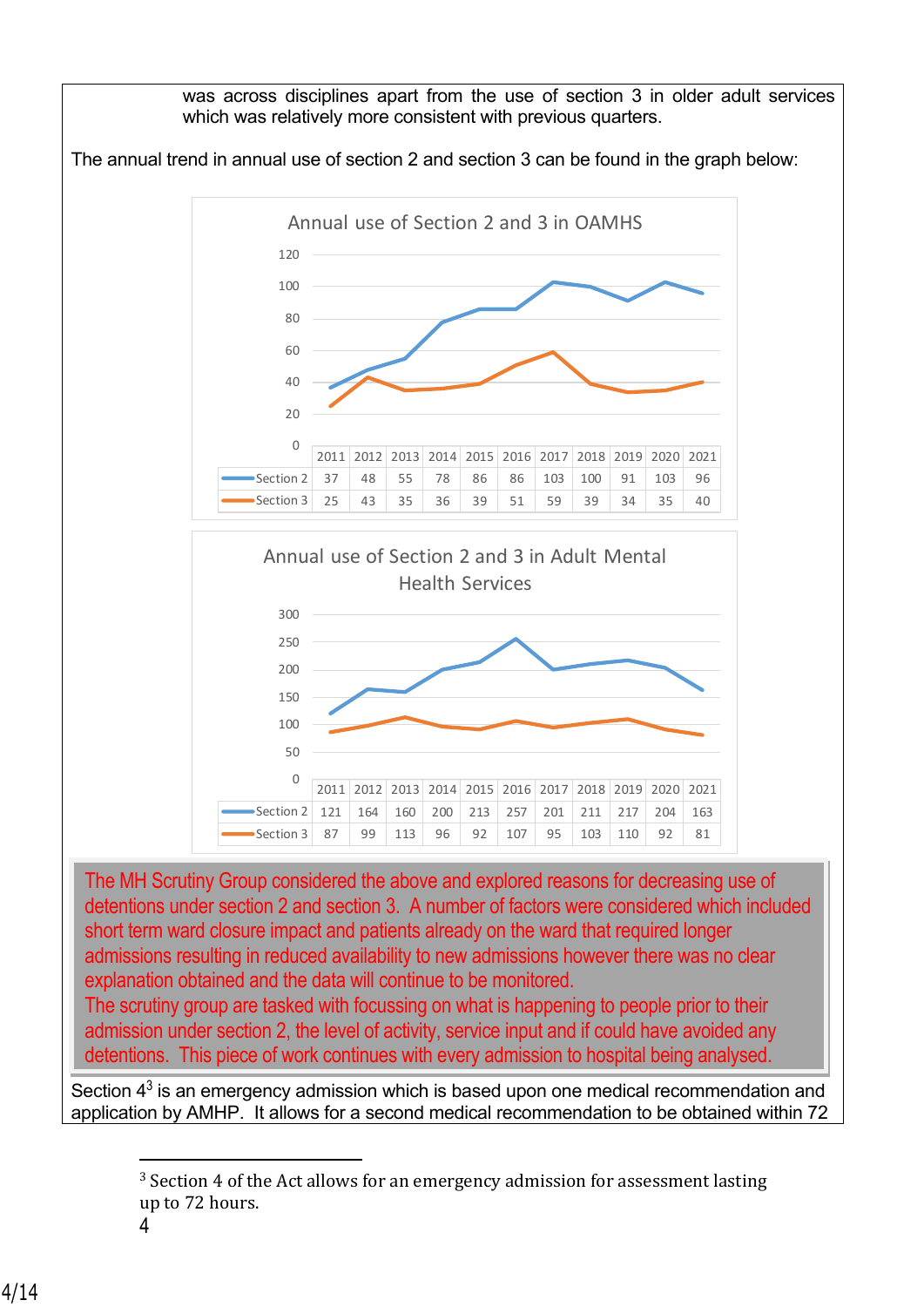hours at that point converting it to section 2.

- On average it has been used on three occasions per quarter. During quarter 4 it was used on 3 occasions – all 3 came under Pembrokeshire local authority.
- 2 of the 3 assessments were converted to section 2 within 24 hours. One assessment did not convert to section 2 as was regraded to voluntary admission within 48 hours.
- Reasons for the use of section 4 were reported to include unamenable to home visit therefore swift detention necessary as well as difficulties in obtaining second doctors including out of hours.

The MH Scrutiny group accept that due process was followed and in all cases emergency admission under section 4 was appropriate.



#### **Holding Powers - detentions under Section 5**

- Section  $5(4)^4$  is used rarely with the average quarterly use being three. During this quarter the nurses holding power was not utilised at all.
- Use of the Section 5(2) holding power during this quarter occurred on 14 occasions. This compares to 21 in the last and the average use (based on last three years) which is 22.
- Use within general hospital ward settings of the Mental Health Act remains low however detentions under section 5(2) has generally increased over recent years. During this quarter it was used on 4 occasions with the outcome of half requiring further detention under the Act and the other half returning to voluntary status.

<sup>4</sup> Section 5(4) allows for a mental health and learning disability nurse to hold an in-patient up to 6 hours to allow for a decision to be made whether an application for detention should be made.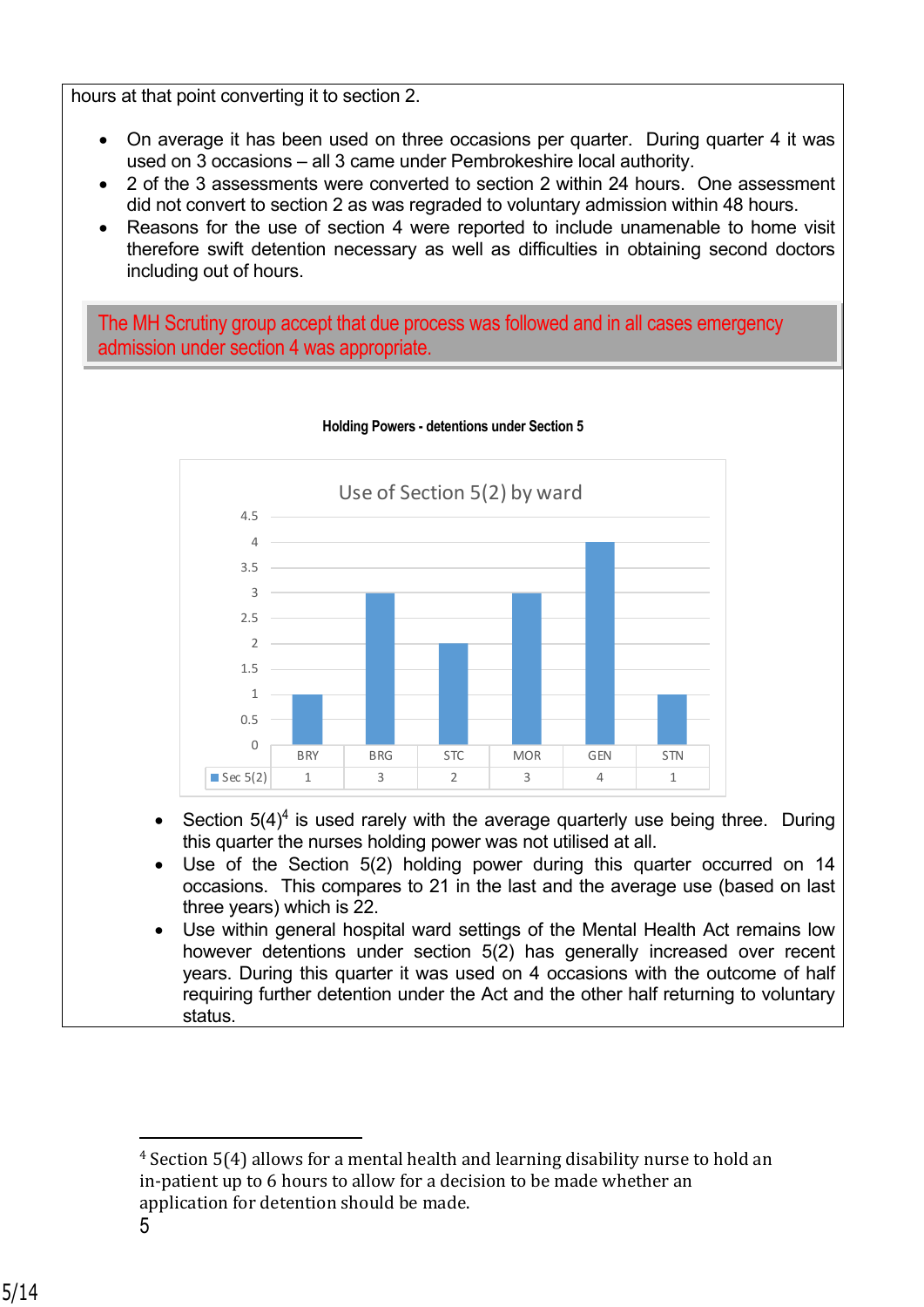• All assessments were carried out within 60 hours which is recognised as a good area of practice.

The MH Scrutiny group considered the holding powers usage particularly within the general hospital ward settings. All holdings powers were considered to have been appropriately utilised and members acknowledged the timely assessments undertaken following holding power implementation.

Further discussions are due to take place between the MHA Management and Associate Medical & Clinical Director in MHLD along with acute settings counterpart to look at supporting the regular use of this section.

# **Detention without authority or Invalid Detentions**

|                           | Apr – June<br>21 | Jul – Sept | $Oct - Dec$ | Jan – Mar<br>22 |
|---------------------------|------------------|------------|-------------|-----------------|
| <b>Detention Papers</b>   | 129              | 106        |             |                 |
| <b>Rectifiable Errors</b> | 36               |            | 49          | 53              |
| Non Rectifiable Errors    |                  |            |             |                 |

- 77 statutory documents were medically scrutinised with 53 rectifiable errors made on medical documents under section 15, MHA which allows corrections to be carried out within the statutory time limits (14 days). These errors are generally spelling mistakes or missing middle names.
- Other errors not covered under Section 15 include:-

| <b>Errors in relation to:</b>                | Total no.<br>οf<br>occasions<br>used in<br>Qtr | Total no. of errors<br>made | <b>Outcomes</b>       |
|----------------------------------------------|------------------------------------------------|-----------------------------|-----------------------|
| Section 5(2) Doctors<br><b>Holding Power</b> | 14                                             | 8                           | All - amendments made |
| Section 23 - Discharge<br>from detention     | $50+$                                          |                             | New form completed    |

- HO12s There continues to be a high percentage of errors made in regards to undertaking Section 5(2) paperwork. Errors during this quarter included deletions on forms, names of patient missing or incorrect, reasons for detention inadequate and papers not being "received"/ receipted by a qualified nurse in line with statutory requirements.
- Section 23 an uncommon error whereby a doctor completed the appropriate form to discharge a patient from detention under the Act when not qualified to do so.
- This was the first recorded quarter since April to June 2019 whereby there were no invalid detentions.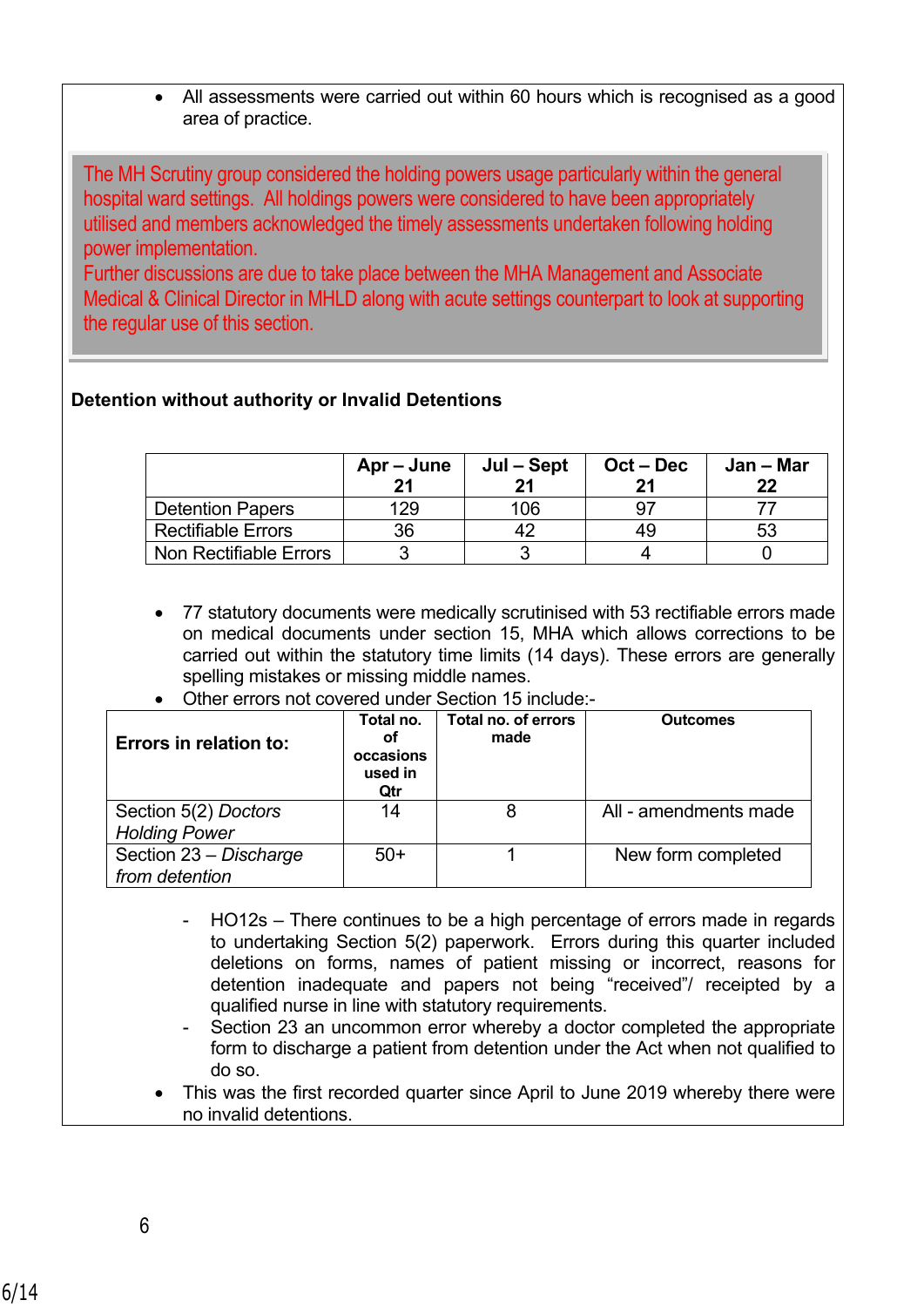The MH Scrutiny Group were pleased to note that there were no invalid detentions during this quarter. Training on Scrutiny and Receipt of MHA detention papers has been provided to nursing staff in mental health services along with a training session to MH medical staff on Section 15, MHA – Rectification of Errors during this quarter and has resulted in a significant improvement in data quality.

Discussions due to be held between the MHA Management and Associate Medical Directors in both acute and MH will consider further support of completion of Section 5(2) papers as errors continue to be signifcantly higher in proportion than other areas of the Act.

# **CAMHS and Learning Disabilities (LD)**

Use of the MHA within both CAMHS and LD services remain small. It has not been possible to accurately record instances of the Act within LD services during this quarter as any admissions have occurred in an adult acute MH unit whilst Ty Bryn has been closed.

A separate report has been provided by the CAMHS services and can be found as an embedded document below:



# **The use of Section 135/6<sup>5</sup>**

- Use of Section 135/6 has been very low during this period 36 occasions compared to 65 occasions in the last quarter. The places of safety used for the MHA assessment were as follows:-
	- 15 to Bryngofal ward
	- 1 to Morlais Ward
	- 10 to Bro Cerwyn
	- 3 to PICU
	- 3 to Gorwelion Resource Centre.
	- 3 to A&E
	- 1 other
- Of the 36 MHA assessments 23 were discharged but referred to community services, 5 were discharged with no follow up arrangements. 1 was admitted to hospital on an informal basis and 7 were directly admitted and detained to an adult acute ward.
- No assessment had to be extended over 24 hours and there were no instances of custody being used as a place of safety.
- Of the 36 x S136's five cases resided outside the Hywel Dda catchment area with 2 assessments resulting in hospital admissions under the Act.
- Consultation is recorded as having occurred in 21 out of 36 occasions (76%) and all

7

<sup>&</sup>lt;sup>5</sup> Section 136 allows a police officer to remove a person to a place of safety, if the person appears to be suffering from a mental disorder and to be in immediate need of care or control.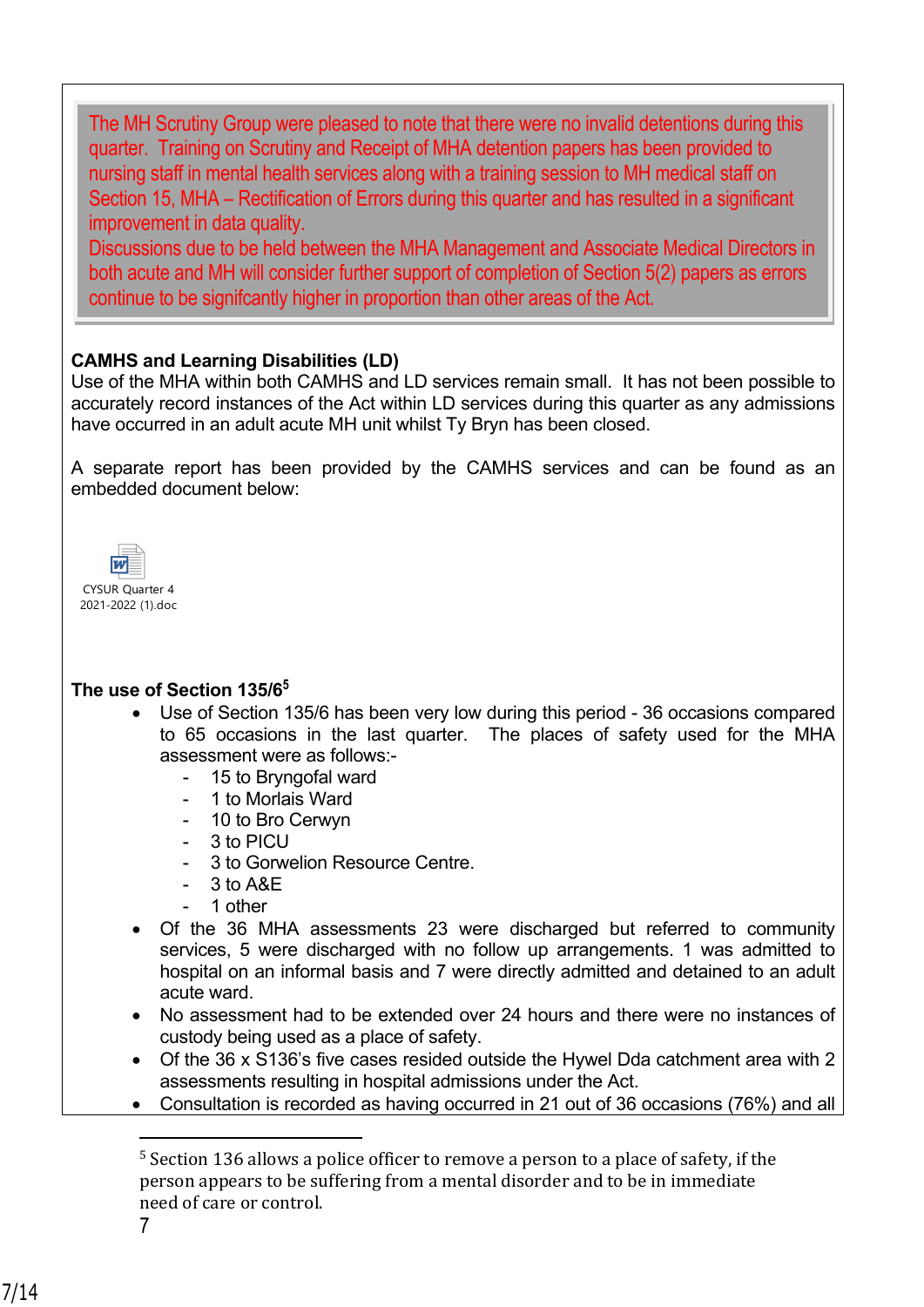consultations being appropriately held with a qualified nurse. This is an improvement on the previous quarter where consultation occurred in 55% of the cases and with a number of varied professionals. Of the 17 remaining S136s only one is recorded as being an emergency therefore not practicable to consult.

- It is recorded on the S136 monitoring forms that some form of restraint was used on 20 occasions (56%).
- There were 2 x Section 135 during this quarter  $-1$  x S135(1) and 1 x S135(2).
- The use of S136s carried out during this period is considerably lower than the last quarter when there were 5 cases.
- Section 136 policy has undergone the three yearly review and has become an active working document during this quarter.

A more detailed analysis of the use of Section 136 is detailed below providing information on which persons were previously known to MH&LD services, the follow up they received following the Section 136 and whether or not they had a care and treatment plan or were care coordinated.

|                               | 2021/22 QTR 4                     | Jan              | Feb              | Mar            | <b>TOTAL</b>            |
|-------------------------------|-----------------------------------|------------------|------------------|----------------|-------------------------|
|                               | <b>SEC 136 MONTHLY ACTIVITY</b>   |                  |                  |                |                         |
|                               | <b>CARMS</b>                      | 5                | 3                | 6              | 14                      |
|                               | <b>PEMBS</b>                      | 5                | 5                | $\overline{2}$ | 12                      |
| <b>COUNTY OF</b><br>RESIDENCE | <b>CERED</b>                      | $\mathbf 0$      | 3                | $\overline{2}$ | 5                       |
|                               | <b>OOA</b>                        | $\overline{2}$   | $\mathbf{1}$     | $\overline{2}$ | 5                       |
|                               | <b>BRYNGOFAL</b>                  | $\overline{2}$   | 6                | $\overline{7}$ | 15                      |
|                               | <b>BRO CERWYN</b>                 | 6                | $\overline{2}$   | $\overline{2}$ | 10                      |
|                               | <b>MORLAIS</b>                    | $\overline{0}$   | $\mathbf 0$      | $\overline{1}$ | $\mathbf{1}$            |
|                               | <b>GORWELION</b>                  | $\mathbf 0$      | $\overline{2}$   | $\mathbf{1}$   | $\overline{\mathbf{3}}$ |
| PLACE OF SAFETY               | <b>OTHER</b>                      | $\overline{1}$   | $\mathbf 0$      | $\mathbf 0$    | $1\,$                   |
|                               | A&E                               | $\mathbf 0$      | $\overline{2}$   | $\mathbf{1}$   | 3                       |
|                               | <b>PICU</b>                       | 3                | $\mathbf 0$      | $\mathbf 0$    | 3                       |
|                               | <b>MALE</b>                       | 3                | $\overline{4}$   | 5              | 12                      |
| M/F/O                         | <b>FEMALE</b>                     | 9                | 8                | $\overline{7}$ | 24                      |
|                               | <b>OTHER</b>                      | $\mathbf 0$      | $\mathbf 0$      | $\mathbf 0$    | $\pmb{0}$               |
|                               | <b>DETAINED</b>                   | 5                | $\mathbf{1}$     | $\mathbf{1}$   | $\overline{7}$          |
| OUTCOME                       | <b>VOLUNTARY ADMISSION</b>        | $\mathbf 0$      | $\mathbf 0$      | $\mathbf{1}$   | $\mathbf 1$             |
|                               | <b>DISCHARGED</b>                 | $\mathbf 0$      | $\overline{4}$   | $\mathbf{1}$   | 5                       |
|                               | Discharged & Referred to Services | $\overline{7}$   | $\overline{7}$   | 9              | 23                      |
|                               | <b>LAPSED</b>                     | $\boldsymbol{0}$ | $\boldsymbol{0}$ | $\mathbf 0$    | $\mathbf 0$             |
|                               | <b>NO</b>                         | $\overline{2}$   | $\overline{2}$   | $\overline{4}$ | 8                       |
| <b>SERVICE</b>                | <b>YES</b>                        | 10               | 10               | 8              | 28                      |
| KNOWN TO                      | <b>CARE CO-ORDINATED</b>          | $\mathbf 0$      | $\overline{2}$   | 3              | 5                       |
|                               | <b>CTP IN PLACE</b>               | 5                | 5                | $\sqrt{4}$     | 14                      |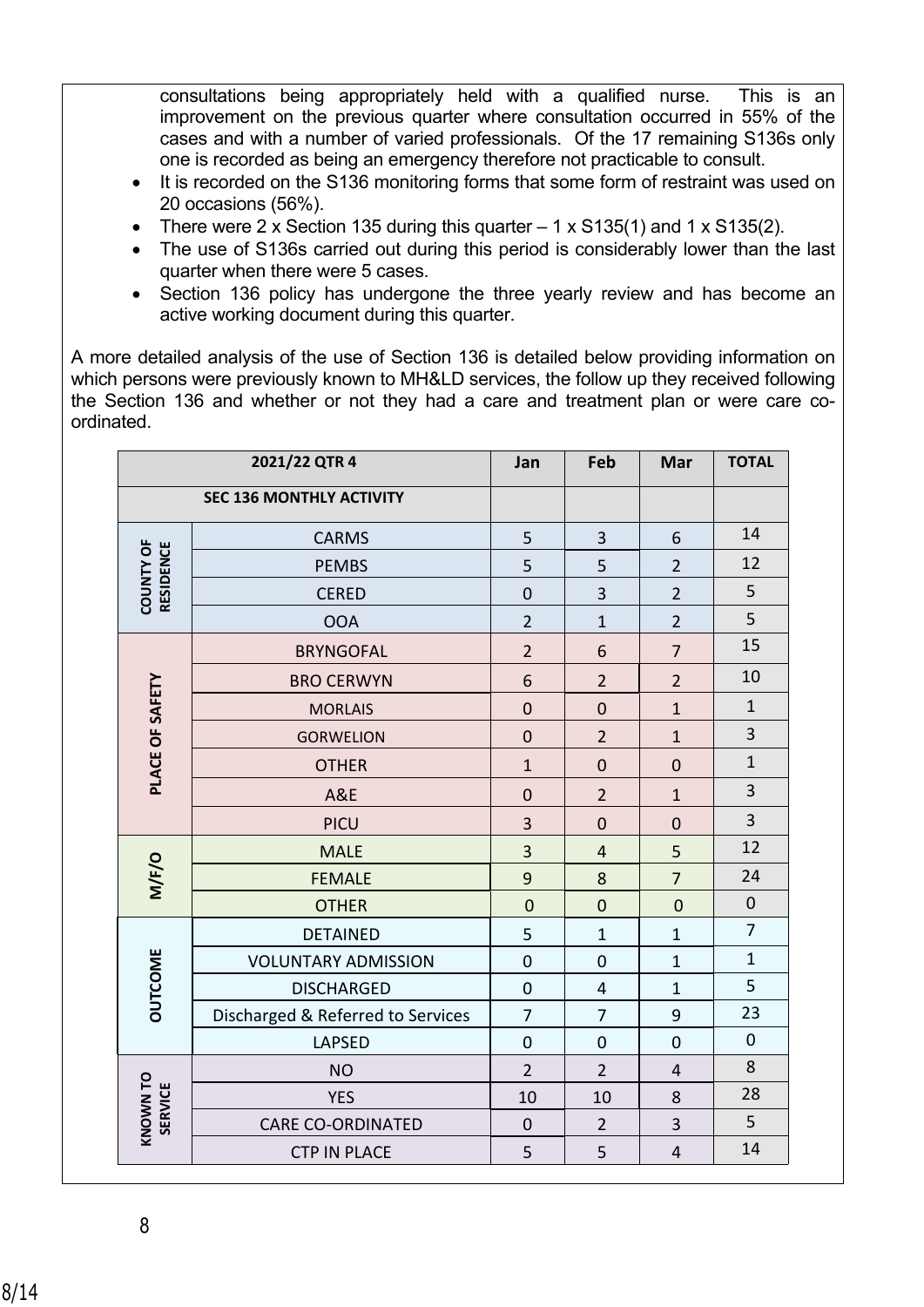Scrutiny Group noted areas of good practice – no S136s to custody reported during this quarter (3rd consecutive quarter in a row) and no requirements to extend a detention over 24 hours. Improvements have also been made with regards to the consultation process when considering use of Section 136.

Section 136 Joint Policy has undergone the three yearly review and provides further clarity and local working agreements to the process between police, local authorities and healthcare providers.

The MH Scrutiny Group is tasked with working to understand a person's experience of being detained therefore is currently focusing on how this is measured and will report its findings separately to this Committee.

# **Locked Door**

The Code of Practice is clear on the issue that "A blanket locked door policy which affects all patients in a hospital or on a ward could depending on its implementation amount to a restriction or a deprivation of liberty" and that "The professional in charge of a clinical area is responsible for the care and safety of patients and staff and have the authority to lock the doors of the clinical area if that can be justified as an acceptable measure to protect patients or others. In such circumstances they should keep a record of the action".

Wherever possible the HDUHB operates an open door policy (other than Cwm Seren PICU and LSU). On some wards there is a recognised significant and regular risk of accidental harm so units are designated as locked in order to mitigate this risk.

A record of all instances when the ward doors are either unlocked or locked must be maintained at ward level and reported on a quarterly basis to the MHA Administration Lead (Locked Doors Policy) however this information is not reported in other Board Committees across Wales.

Reports provided from units have identified that doors to wards have remained locked throughout this quarter.

The policy on locked doors is available and is due to be reviewed during 2022.

The Scrutiny group acknowledged the locked door policy is due for review by June 2022. It was suggested that this will be an opportunity to update and review monitoring requirements as there is no requirement to report this data it is suggested this sub heading be removed to ensure consistency with other health boards across Wales. It is suggested that future monitoring and any concerns relating to locking of doors in MH units be addressed via Ward Managers Forums and/or MH Scrutiny Group.

#### **Exclusion of Visitors**

The Code of Practice states that Hospital Managers should regularly monitor the exclusion from the hospital of visitors to detained patients. Any decision to exclude a visitor should be fully documented and available for independent scrutiny by HIW".

It has been reported by all MH units that there has been one specific exclusion to a visitor during this period. This was due to them not making an appointment and additionally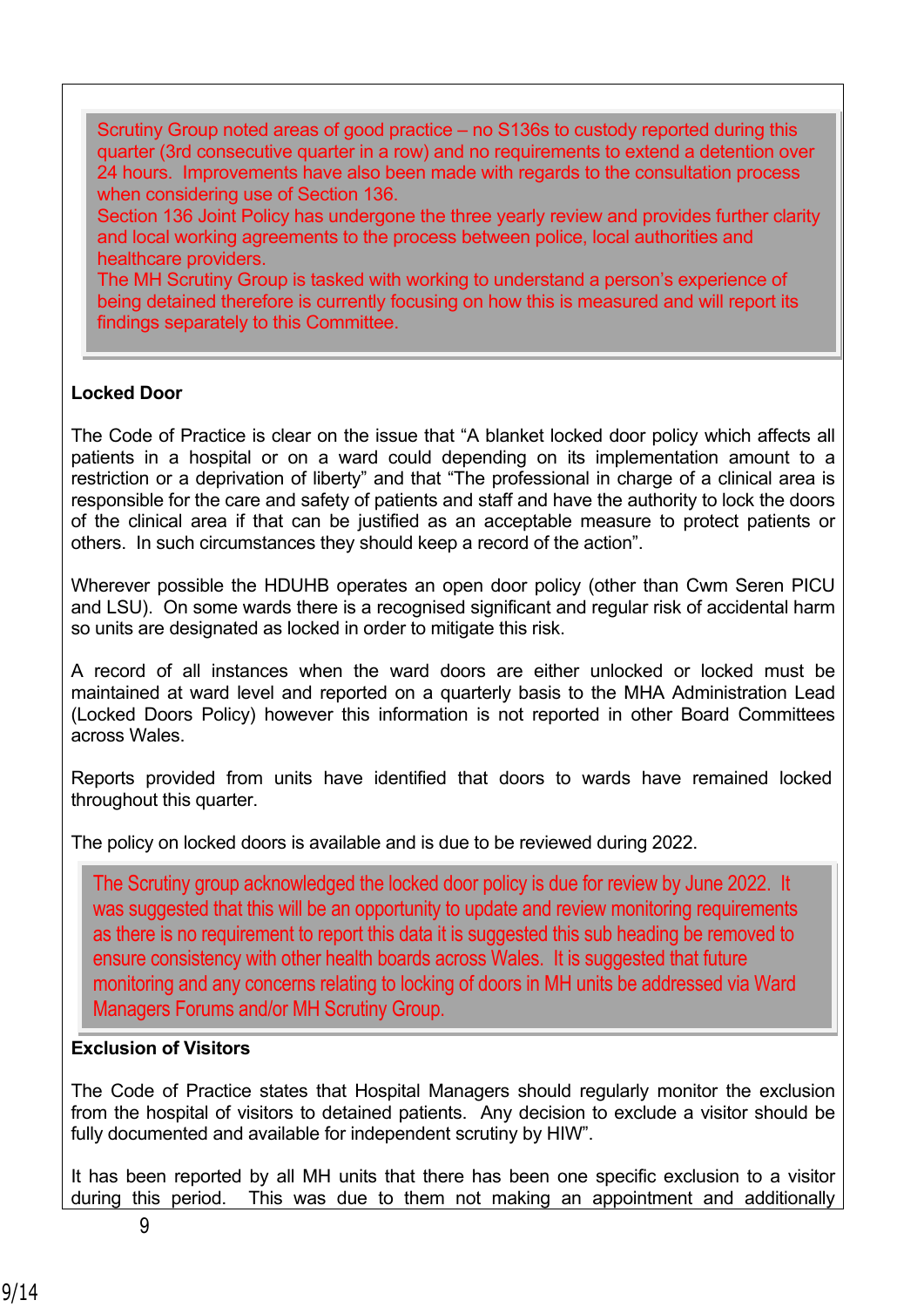arrangements were in place to transfer the patient to another ward. All wards however referred to restrictions on visiting generally in line with Health Board guidance due to the Covid pandemic.

# **Applications for Discharge to Hospital Managers and Mental Health Review Tribunal**

In order to determine whether activity deviates from the norm current quarterly activity can be found in the table below compared against average activity based over the previous 3 years.

| <b>Activity</b>  | Average | Qtr 3    | <b>Notes</b>                                 |
|------------------|---------|----------|----------------------------------------------|
|                  | per Qtr | activity |                                              |
| Applications     | 10      | 6        | Numbers of applications have dropped in      |
| to the           |         | ↓        | applications particularly since Covid and    |
| Hospital         |         |          | following Welsh Government advice that       |
| Managers         |         |          | Hospital Managers hearings should not follow |
|                  |         |          | where there is a MHRTfW application          |
|                  |         |          | arranged or has been held within 6 to 8      |
|                  |         |          | weeks. However during this period hospital   |
|                  |         |          | managers hearings resumed despite the        |
|                  |         |          | advice as a recognised patient safeguard and |
|                  |         |          | as agreed following discussions at the       |
|                  |         |          | Hospital Managers Power of Discharge sub-    |
|                  |         |          | committee meeting held in November 202.      |
| Renewals /       | 21      | 25       | Every renewal of section / extension of CTO  |
| <b>Extension</b> |         | 个        | must have a hospital managers review.        |
| reviews          |         |          | See narrative below                          |
| Applications     |         | 1        | This is consistent with average              |
| by nearest       |         |          |                                              |
| relative         |         |          |                                              |
| Applications/    | 54      | 39       | Very low quarterly activity – proportionate  |
| referrals to     |         | J        | with the lower use of MHA detentions         |
| <b>MHRTfW</b>    |         |          |                                              |

There were 6 applications for discharge made to the hospital managers during this quarter compared to 9 made in the same quarter last year. 4 hospital manager appeal hearings were arranged with a further hearing due to be held during 2022, Qtr1. One case withdrew their application prior to the review. One hearing had a tribunal listed within 7 days so was invited to make a further application following an unsuccessful outcome to the tribunal.

Discussions held over resuming face to face appeals to hospital managers were held at the Hospital Managers Power of Discharge sub-committee in March 2022. It was agreed to continue to continue to hold reviews remotely via MS Teams until such time all risk factors are concluded. This will be reviewed at the next meeting due to be held in August.

The hospital managers heard 25 renewals which is relatively consistent with the quarterly average however much higher than the same quarter last year when just 13 were held. The Code of Practice states renewal hearings should be held before the section expiry date. During this quarter 2 of the 25 hearings were held after the section expiry date and this was due to either the Responsible Clinician or Care Coordinator being on leave at the scheduled time the hearing was due to be held.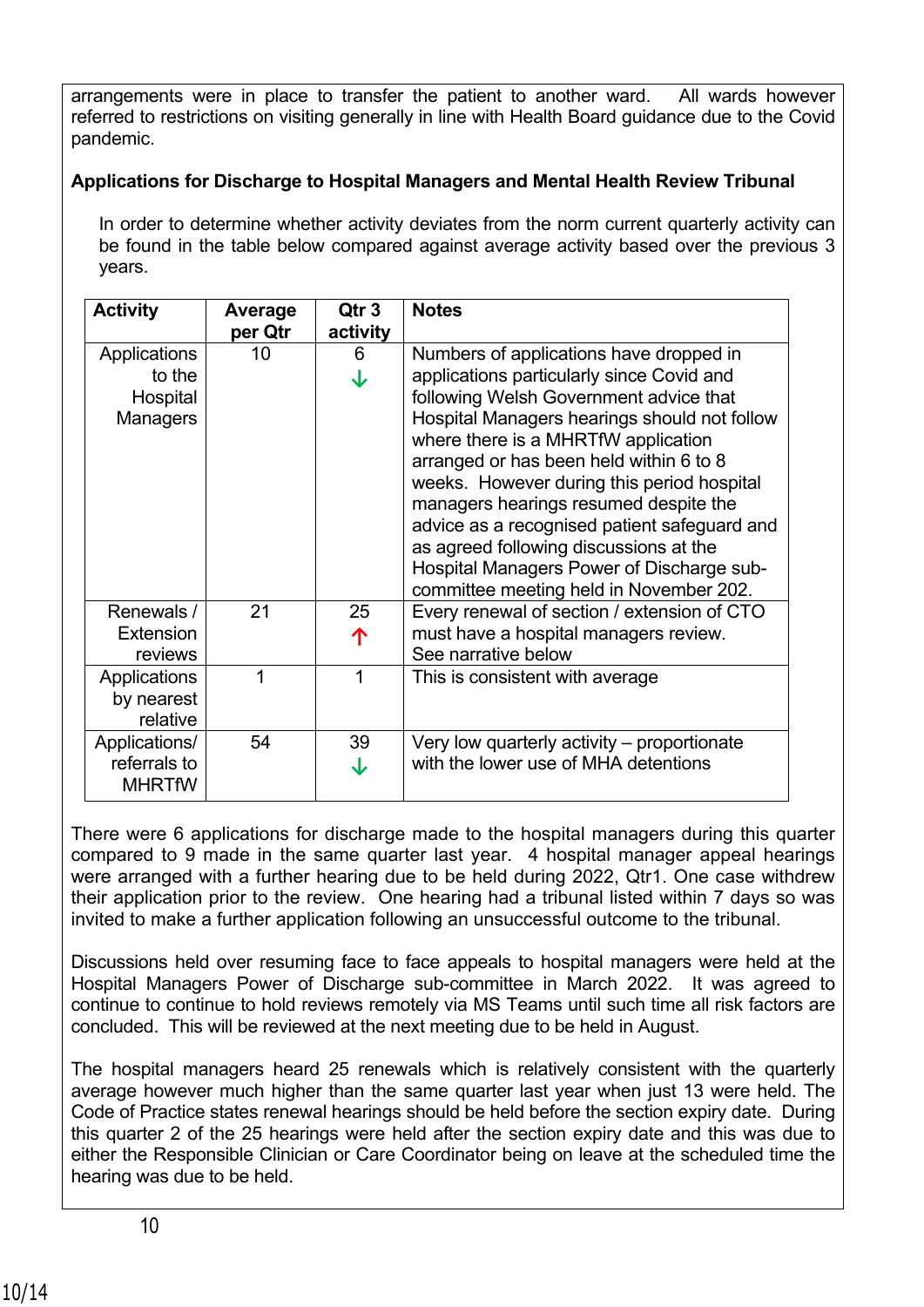There was one applications for discharge made by a nearest relative during this quarter. The Responsible Clinician barred the discharge and the hospital managers reviewed the case. The outcome of the hospital managers was not to discharge the order.

There were 38 applications/referrals to the Mental Health Review Tribunal which compares to 42 during the last quarter. There were 21 hearings that took place during this quarter with 4 discharges being made – 2 CTO patients and 2 restricted MoJ patients.

The Mental Health Review Tribunal for Wales continued to conduct the majority of hearings by telephone. Of the 21 hearings that took place 17 were held by telephone and 4 using MS Teams.

The Scrutiny group discussed the future of telephone / video reviews for patient appeals against detentions of the MHA both to Hospital managers and Mental Health Review Tribunals. Frustrations continued regarding the slow uptake of the MHRT moving to MS Teams and recognised that all efforts were being made to challenge the MHRT. It was agreed that any future applications whereby a patient wished for a face to face review the MHRT would be requested with a preference to use MS Teams rather than telephone..

# **Policies**

During this quarter work has been undertaken on the following policies and procedures:-

Section 136 Inter Agency Procedure (395) Approved

Section 117 After-care Joint Health Board and Local Authorities Policy (688) Delayed – referred to Clinical Written Control Documents Group (CWCDG) following inability to reach agreement within some areas of the policy between the local authority long term care and health commissioning team. Following period of consultation agreement to develop a centralised Section 117 register was obtained. This to be funded jointly between health and local authority. This post has not progressed following the delay of the policy review.

Locked Door Policy (321)

Due for review. Recommendation to update reporting of locked doors process to digital format.

MH Scrutiny group discussed policy reviews. Anticipated completion on Locked Door Policy – June 2022 Section 117 Policy continues to be delayed – update to be inserted

| <b>Amcanion: (rhaid cwblhau)</b><br>Objectives: (must be completed) |                |
|---------------------------------------------------------------------|----------------|
| Cyfeirnod Cofrestr Risg Datix a Sgôr<br>Cyfredol:                   | Not applicable |

.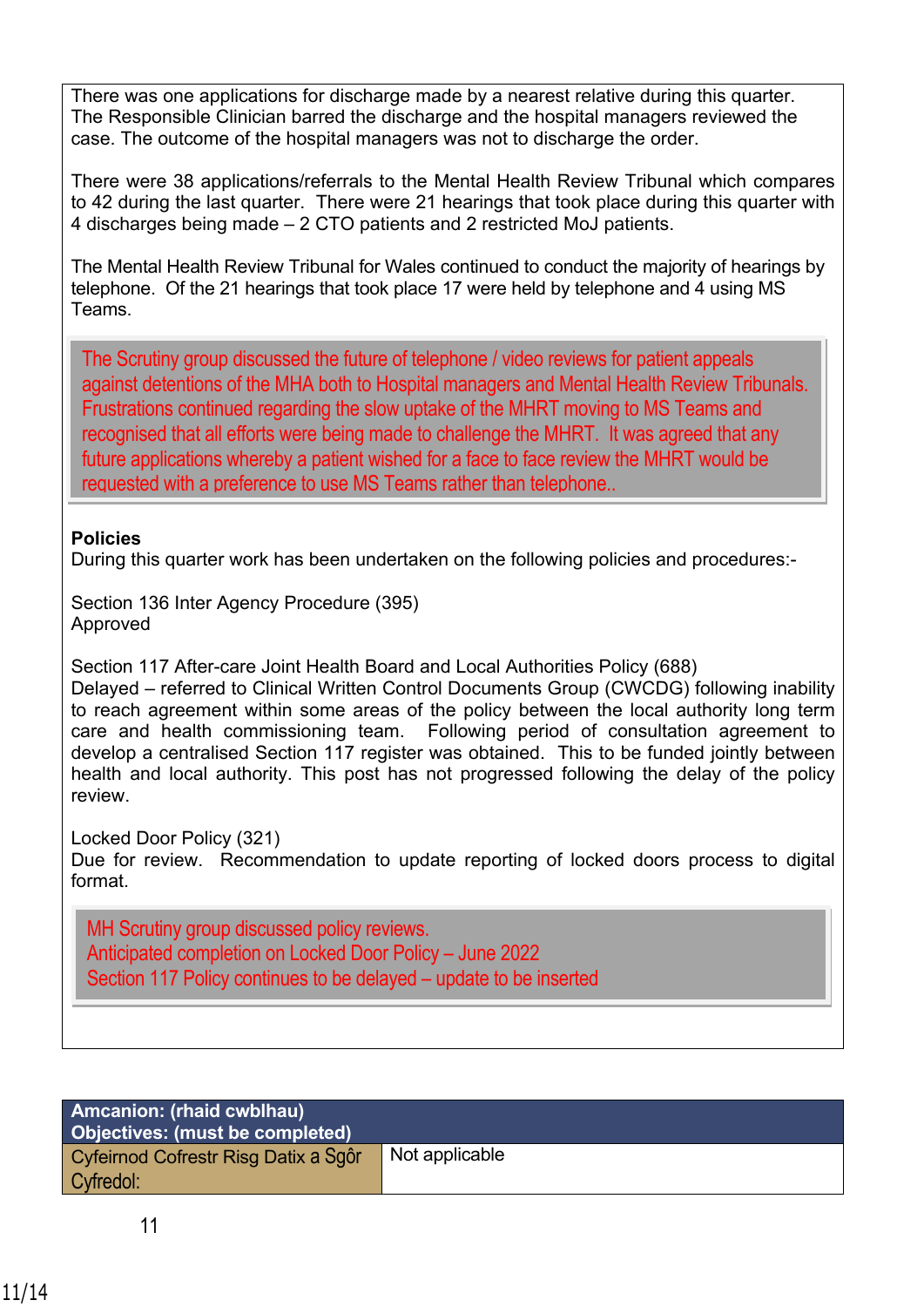| Datix Risk Register Reference and<br>Score:                                                                                                              |                                                                                                                                                                                                                                                                    |
|----------------------------------------------------------------------------------------------------------------------------------------------------------|--------------------------------------------------------------------------------------------------------------------------------------------------------------------------------------------------------------------------------------------------------------------|
| Safon(au) Gofal ac lechyd:<br>Health and Care Standard(s):<br><b>Hyperlink to NHS Wales Health &amp;</b><br><b>Care Standards</b>                        | Governance, Leadership and Accountability                                                                                                                                                                                                                          |
| <b>Amcanion Strategol y BIP:</b><br><b>UHB Strategic Objectives:</b><br><b>Hyperlink to HDdUHB Strategic</b><br><b>Objectives</b>                        | All Strategic Objectives are applicable                                                                                                                                                                                                                            |
| <b>Amcanion Llesiant BIP:</b><br><b>UHB Well-being Objectives:</b><br><b>Hyperlink to HDdUHB Well-being</b><br><b>Objectives Annual Report 2018-2019</b> | Improve population health through prevention and<br>1.<br>early intervention<br>2. Support people to live active, happy and healthy<br>lives<br>3.<br>Improve efficiency and quality of services through<br>collaboration with people, communities and<br>partners |

| <b>Gwybodaeth Ychwanegol:</b><br><b>Further Information:</b>                   |                                                                      |
|--------------------------------------------------------------------------------|----------------------------------------------------------------------|
| <b>Deddf Llesiant Cenedlaethau'r</b>                                           | Please explain how each of the '5 Ways of Working'                   |
| Dyfodol (Cymru) 2015<br>Pum dull o weithio:                                    | will be demonstrated                                                 |
|                                                                                | Long term $-$ can you evidence that the long term needs              |
| The Well-being of Future                                                       | of the population and organisation have been                         |
| Generations (Wales) Act 2015<br>5 Ways of Working:                             | considered in this work?                                             |
|                                                                                | Prevention – can you evidence that this work will                    |
| <b>Hyperlink to Well-being and Future</b><br><b>Generations Act 2015 - The</b> | prevent issues or challenges within, for example,                    |
| <b>Essentials Guide</b>                                                        | service delivery, finance, workforce, and/or population<br>health?   |
|                                                                                | Integration – can you evidence that this work supports               |
|                                                                                | the objectives and goals of either internal or external<br>partners? |
|                                                                                | Collaboration - The Mental Health Legislation                        |
|                                                                                | Committee comprises external agencies, carer                         |
|                                                                                | representatives and local authorities                                |
|                                                                                | Involvement - can you evidence involvement of people                 |
|                                                                                | with an interest in the service change/development and               |
|                                                                                | that this reflects the diversity of our population?                  |

| <b>Gwybodaeth Ychwanegol:</b><br><b>Further Information:</b> |                                                  |
|--------------------------------------------------------------|--------------------------------------------------|
| Ar sail tystiolaeth:                                         | Agendas, papers and minutes of the Mental Health |
| Evidence Base:                                               | Legislation Committee, Power of Discharge sub    |
|                                                              | committee and scrutiny group                     |
| <b>Rhestr Termau:</b>                                        | Included within the body of the report.          |
| <b>Glossary of Terms:</b>                                    |                                                  |
| Partïon / Pwyllgorau â ymgynhorwyd                           | The Mental Health Legislation Scrutiny Group     |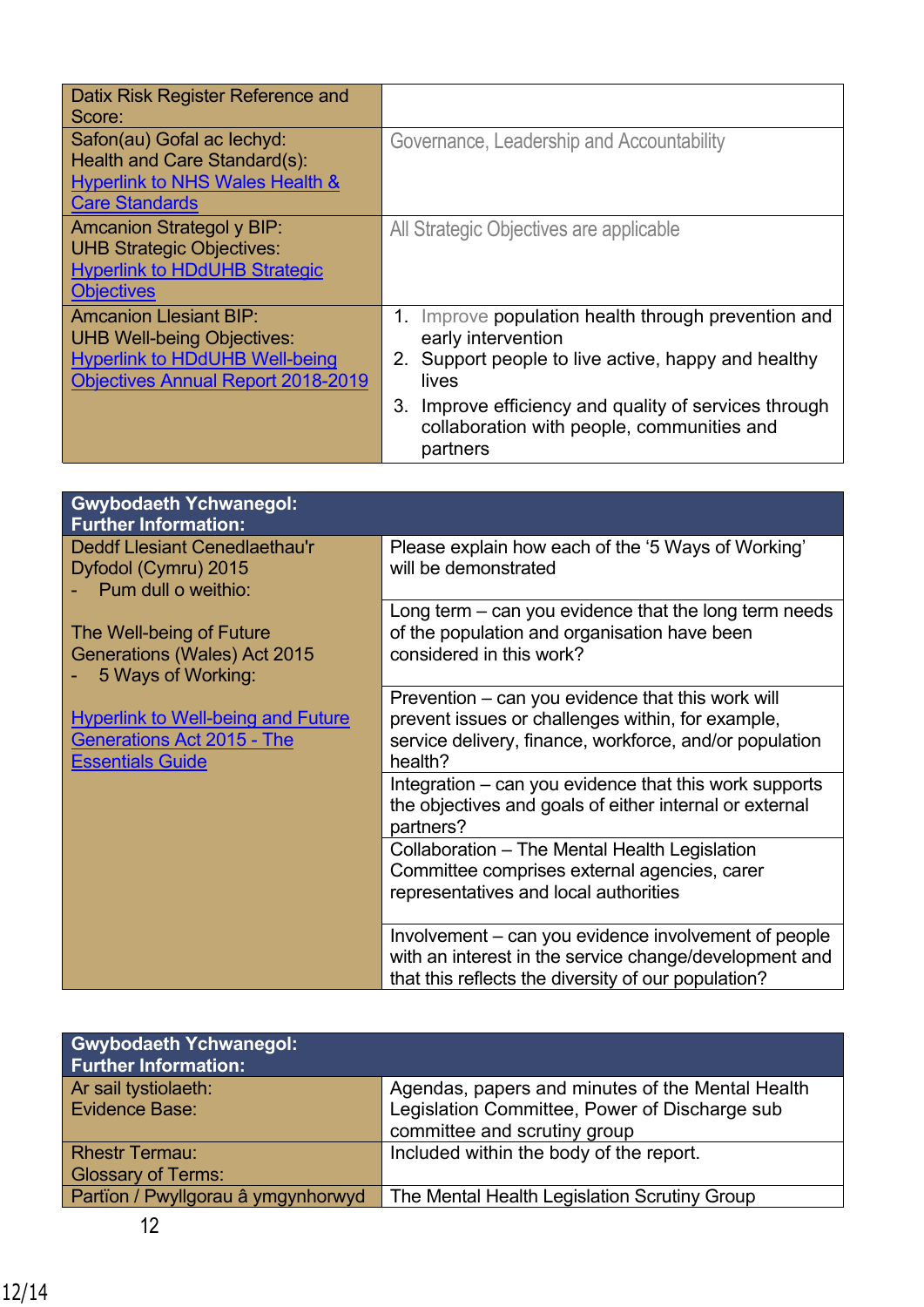| ymlaen llaw y Cyfarfod Bwrdd Iechyd  |  |
|--------------------------------------|--|
| Prifysgol:                           |  |
| Parties / Committees consulted prior |  |
| to University Health Board:          |  |

| Effaith: (rhaid cwblhau)<br>Impact: (must be completed)           |                                                                                                                                                                                                                                                                                                                                                                                                                 |
|-------------------------------------------------------------------|-----------------------------------------------------------------------------------------------------------------------------------------------------------------------------------------------------------------------------------------------------------------------------------------------------------------------------------------------------------------------------------------------------------------|
| <b>Ariannol / Gwerth am Arian:</b><br><b>Financial / Service:</b> | Not Applicable                                                                                                                                                                                                                                                                                                                                                                                                  |
| <b>Ansawdd / Gofal Claf:</b><br><b>Quality / Patient Care:</b>    | SBAR template in use for all relevant papers and<br>reports.                                                                                                                                                                                                                                                                                                                                                    |
| <b>Gweithlu:</b><br><b>Workforce:</b>                             | Not Applicable                                                                                                                                                                                                                                                                                                                                                                                                  |
| Risg:<br><b>Risk:</b>                                             | Risk of non-compliance with the 1983 Act and with the<br>Welsh Government's Mental Health Act 1983 Code of<br>Practice for Wales; the Mental Health (Wales) Measure<br>2010 Code of Practice; and with the Good Governance<br>Guide<br>Effective<br>Committees<br>Practice<br>Board<br>$\qquad \qquad -$<br>(Supplementary Guidance) Guidance.<br>Safety of patients<br>Assurance – use of statutory mechanisms |
| <b>Cyfreithiol:</b><br>Legal:                                     | S                                                                                                                                                                                                                                                                                                                                                                                                               |
| <b>Enw Da:</b><br><b>Reputational:</b>                            | Not Applicable                                                                                                                                                                                                                                                                                                                                                                                                  |
| <b>Gyfrinachedd:</b><br><b>Privacy:</b>                           | Not Applicable                                                                                                                                                                                                                                                                                                                                                                                                  |